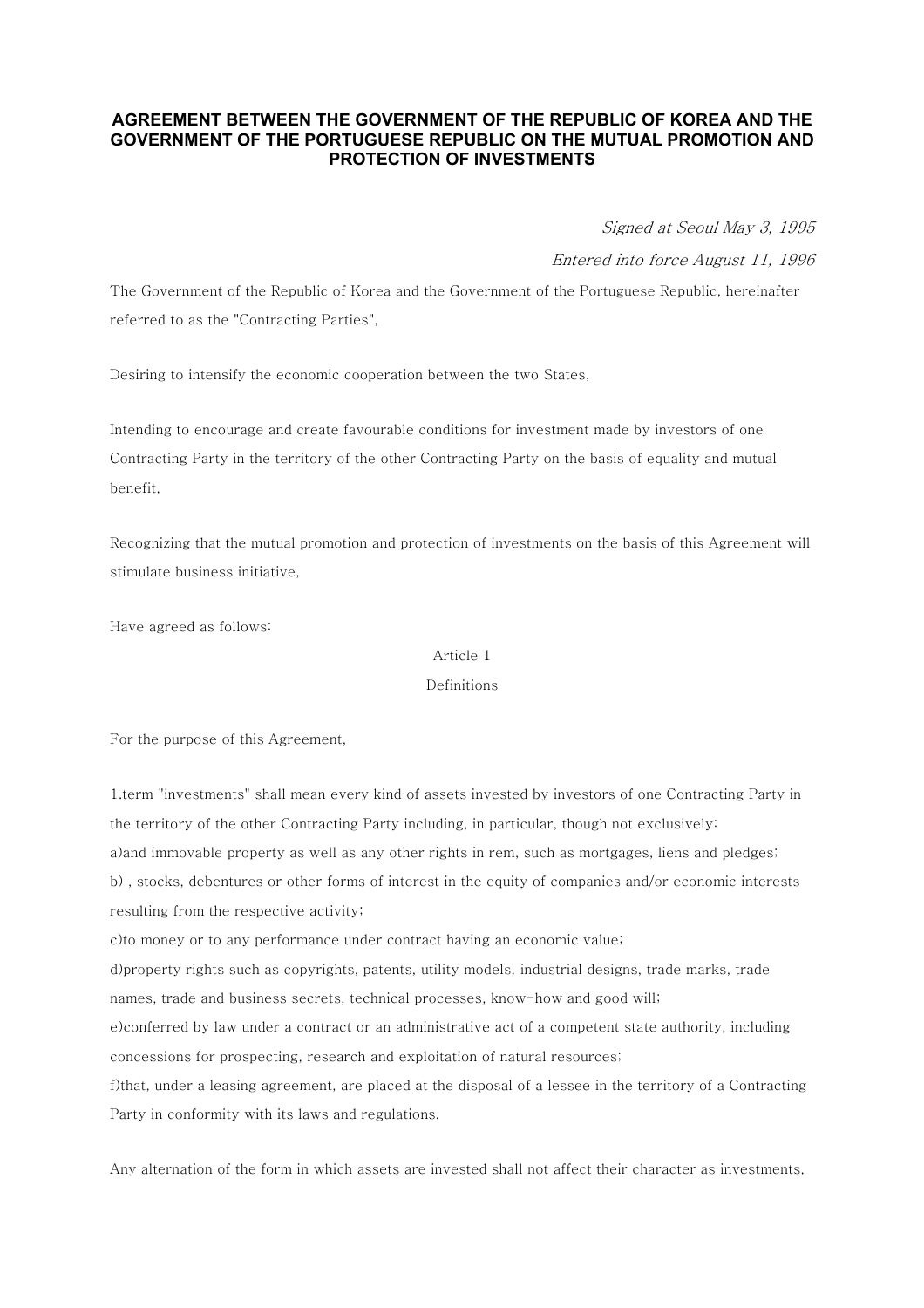provided that such a change does not contradict the laws and regulations of the relevant Contracting Party.

2. The term "returns" shall mean the amounts yielded by investments over a given period, and in particular, though not exclusively, shall include profits, dividends, interests, royalties or other forms of income related to the investments including technical assistance fees. In cases where the returns of investments, as defined above, are reinvested, the income resulting form the reinvestment shall also be considered as income related to first investments.

### 3. term "investors" means:

a)persons having the nationality of either Contracting Party, in accordance with its laws; and b)persons, including corporations, commercial companies or other companies or associations, which have a principal office in the territory of either Contracting Party and are incorporated or constituted in accordance with the law of that Party.

4.term "territory" means the territory of either of the Contracting Parties, as defined by their respective laws, including the territorial sea, and any other zone over which the Contracting Party concerned exercises, in accordance with international law, sovereignty, sovereign rights or jurisdiction.

#### Article 2

## Promotion and Protection of Investments

1. Contracting Party shall promote and encourage, as far as possible, within its territory investments made by investors of the other Contracting Party, and shall admit such investments into its territory in accordance with its laws and regulations. It shall in any case accord such investments fair and equitable treatment.

2. Investments made by investors of either Contracting Party shall enjoy full protection and security in the territory of the other Contracting Party. Neither Contracting Party shall in any way impair by unreasonable, arbitrary or discriminatory measures the management, maintenance, use, enjoyment or disposal of investments in its territory of investors of the other Contracting Party.

# Article 3

## National and Most-Favoured-Nation Treatment

1.made by investors of one Contracting Party in the territory of the other Contracting Party, as also the returns therefrom, shall be accorded treatment which is fair and equitable and not less favourable than the latter Contracting Party accords to the investments and returns of its own investors or to investors of any third State.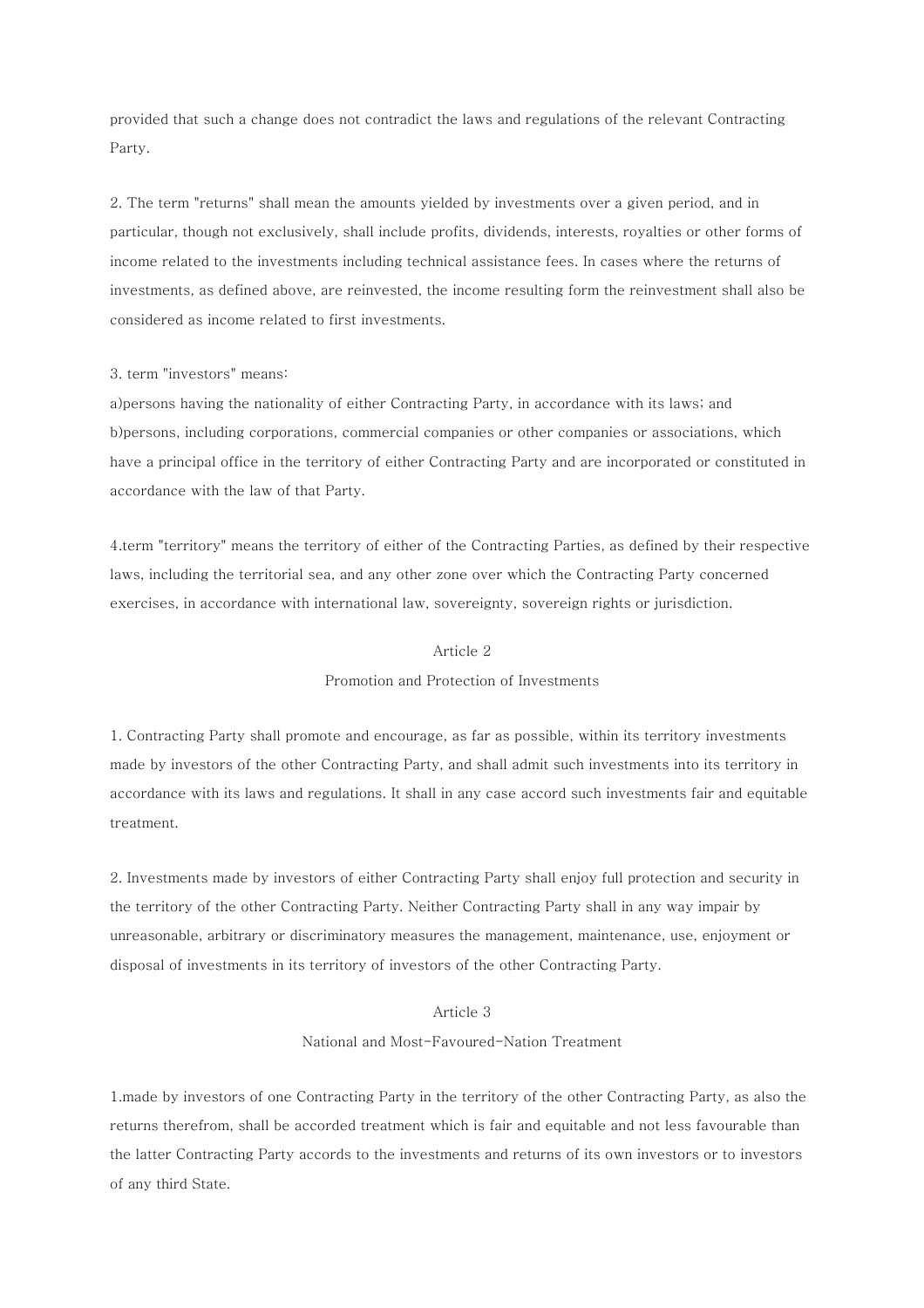2.of one Contracting Party shall be accorded by the other Contracting Party, as regards the management, maintenance, use, enjoyment or disposal of their investments, treatment which is fair and equitable and not less favourable than that the latter Contracting Party accords to its own investors or to investors of any third State.

3.provisions of this Article shall not be construed so as to oblige one Contracting Party to extend to the investors of the other Contracting Party the benefit of any treatment, preference or privilege which may be extended by the former Contracting Party by virtue of:

a)existing or future free trade area, customs union, common market or other similar international agreements including other forms of regional economic cooperation to which either of the Contracting Parties is or may become a Party, and

b)international agreement or arrangement relating wholly or mainly to taxation or any domestic legislation relating wholly or mainly to taxation.

## Article 4

## Expropriation

1.made by investors of either Contracting Party in the territory of the other Contracting Party shall not be expropriated, nationalised or subject to any other measure with effects equivalent to expropriation or nationalisation (hereinafter referred to as "expropriation") except by virtue of law for a public purpose, on a non-discriminatory basis and against prompt compensation.

2.compensation shall amount to the market value of the expropriated investments immediately before the expropriation or before date on which the actual or impending expropriation became publicly known. The compensation shall be paid without delay, shall include the usual commercial interest until the date of payment and shall be prompt, effective, adequate and freely transferable. Provision shall have been made in an appropriate manner at or prior to the time of expropriation for the determination and payment of such compensation.

3.investor whose investments are expropriated shall have the right under the law of expropriating Contracting Party to prompt review, by a judicial or other competent authority of the Contracting Party, of his or its case and of valuation of his or its investments in accordance with the principles set out in this Article.

#### Article 5

#### Compensation for Losses

Investors of either Contracting Party whose investments suffer losses in the territory of the other Contracting Party, owing to war or armed conflict, revolution, a state of national emergency or other events considered as such by international law, shall be accorded treatment no less favourable by the latter Contracting Party than that Contracting Party accords to the investments of its own investors, or of any third State, whichever is more favourable, as regards restitution, indemnification, compensation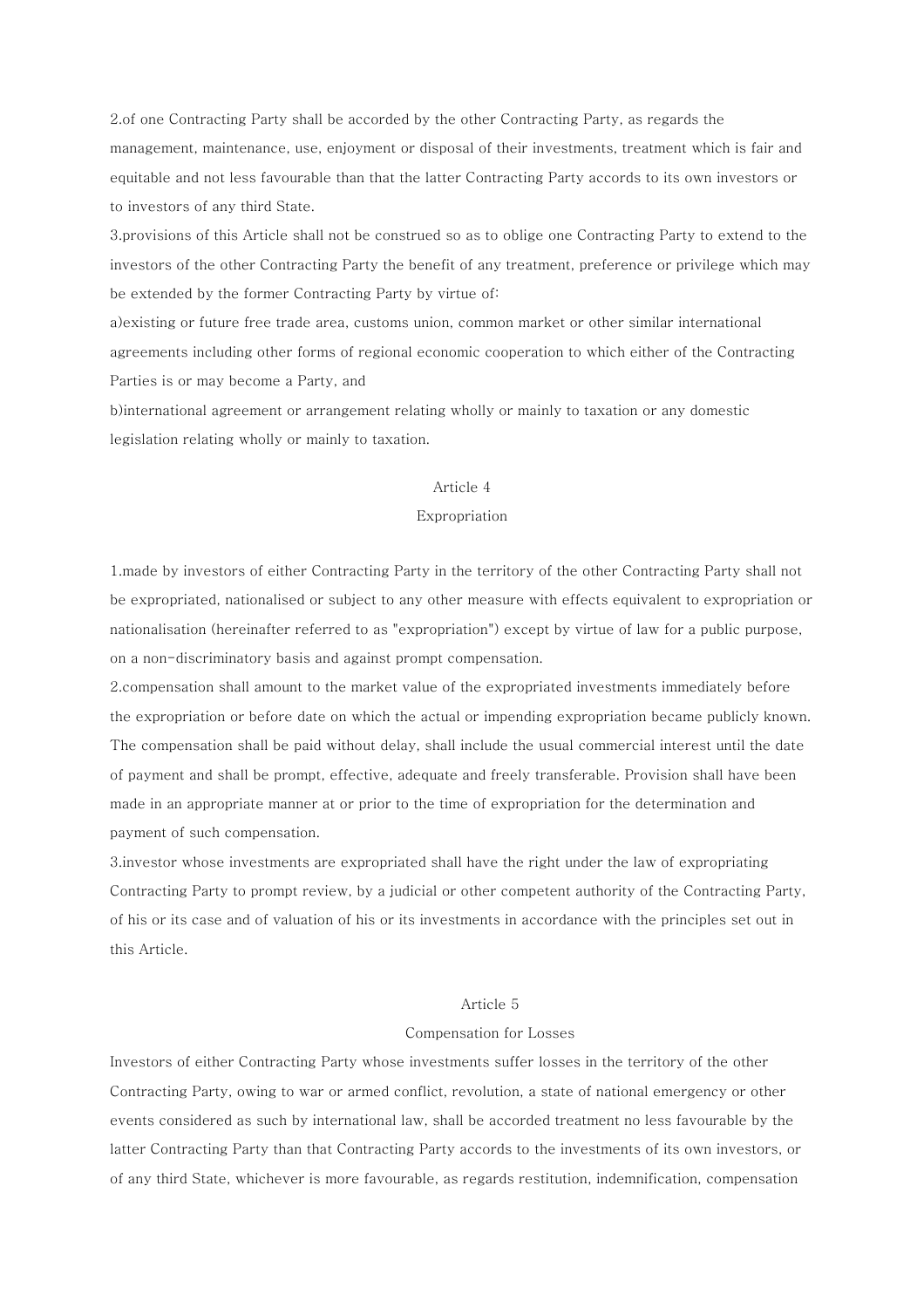or other valuable consideration. Any payment made under this Article shall be, without delay, freely transferable in convertible currency.

#### Article 6

### Transfers

1.to its own legislation, each Contracting Party shall guarantee investors of the other Contracting Party the free transfer of sums related to their investments, in particular:

a)and additional amounts necessary to maintain or increase the investments;

b)returns defined in paragraph 2, Article 1 of this Agreement;

c)in service, repayment and amortisation of loans, recognized by both Contracting Parties to be an investment;

d)proceeds obtained from the sale or from the total or partial liquidation of the investments;

e)compensation or other payment referred to in Articles 4 and 5 of this Agreement; or

f)preliminary payments that may be made in the name of the investor in accordance with Article 7 of this Agreement.

2.transfers referred to in this Article shall be made without delay at the exchange rate applicable on the date of the transfer in convertible currency.

# Article 7

## Subrogation

If either Contracting Party or its designated agency makes any payment to one of its investors as a result of a guarantee in respect of an investment made in the territory of the other Contracting Party, the former Contracting Party shall be subrogated to the rights and shares of this investor, and may exercise them according to the same terms and conditions as the original holder.

# Article 8

# Disputes between the Contracting Parties

1.between the Contracting Parties concerning the interpretation and application of this Agreement should, as far as possible, be settled by negotiations through diplomatic channels.

2.the Contracting Parties fail to reach such settlement within six(6) months after the beginning of negotiations, the dispute shall, upon the request of either Contracting Party, be submitted to an arbitral tribunal.

3.Arbitral Tribunal shall be constituted ad hoc, as follows: Each of the Contracting Parties shall appoint one member and these two members shall propose a national of a third State as chairman to be appointed by the two Contracting Parties. The members shall be appointed within two(2) months and the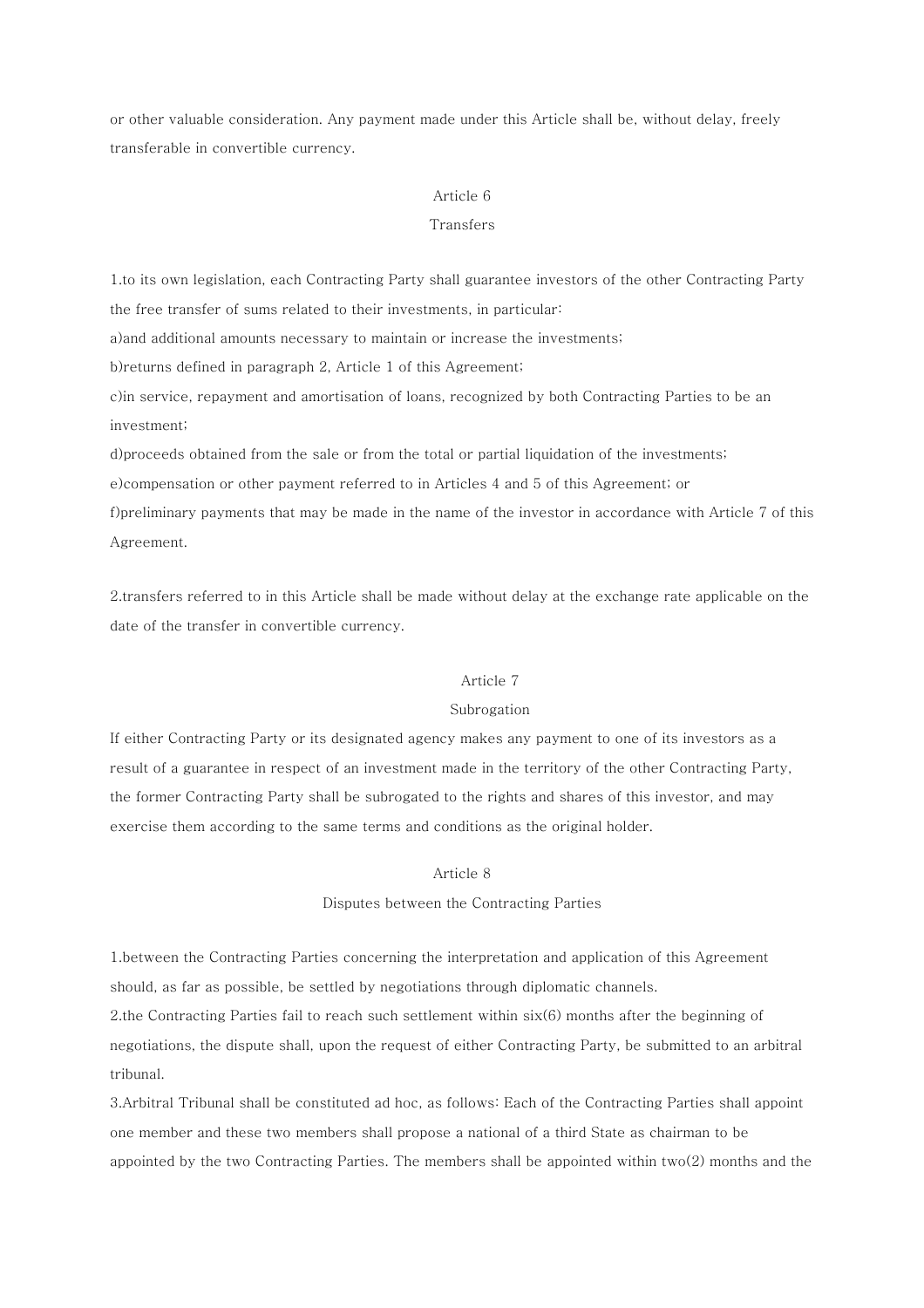chairman shall be appointed within three(3) months from the date on which either Contracting Party notifies the other that it wishes to submit the dispute to an arbitral tribunal.

4.the deadlines specified in paragraph 3 of this Article are not complied with, either Contracting Party may, in the absence of any other agreement, invite the President of the International Court of Justice to make the necessary appointments. If the President is prevented from doing so, or is a national of either Contracting Party, the Vice-President shall be invited to make the necessary appointments. If the Vice-President is also a national of either Contracting Party, or if he is prevented from making the appointments for any other reason, the appointments shall be made by the member of the Court who is next in seniority and who is not a national of either Contracting Party.

5.chairman of the Arbitral Tribunal shall be a national of a third State with which both Contracting Parties maintain diplomatic relations.

6.Arbitral Tribunal shall rule according to majority vote. The decisions of the tribunal shall be final and binding on both Contracting Parties. Each Contracting Party shall be responsible for the costs of its own member and of its representatives at the arbitral proceedings. Both Contracting Parties shall assume an equal share of the expenses incurred by the chairman, as well as any other expenses. The tribunal may make a different decision regarding costs. In all other respects, the tribunal court shall define its own rules of procedure.

## Article 9

 Disputes between a Contracting Party and an Investor of the other Contracting Party

1.kinds of disputes or differences, including disputes over the amount of compensation for expropriation, nationalisation or similar measures, between one Contracting Party and an investor of the other Contracting Party concerning an investment of that investor in the territory of the former Contracting Party, shall be settled amicably through negotiations.

2.such disputes or differences cannot be settled according to the provisions of paragraph 1 of this Article within six(6) months from the date of request for settlement, the investor concerned may submit the dispute to:

a)competent court of the Contracting Party for decision; or

b)International Center for the Settlement of Investments Disputes, through conciliation or arbitration, established under the Convention on the Settlement of Investments Disputes between States and Nationals of other States, opened for signature in Washington D.C. on March 18, 1965.

3.Contracting Party shall pursue through diplomatic channels any matter referred to arbitration until the proceedings have terminated and a Contracting Party has failed to abide by or to comply with the award rendered by the International Center for the Settlement of Investments Disputes.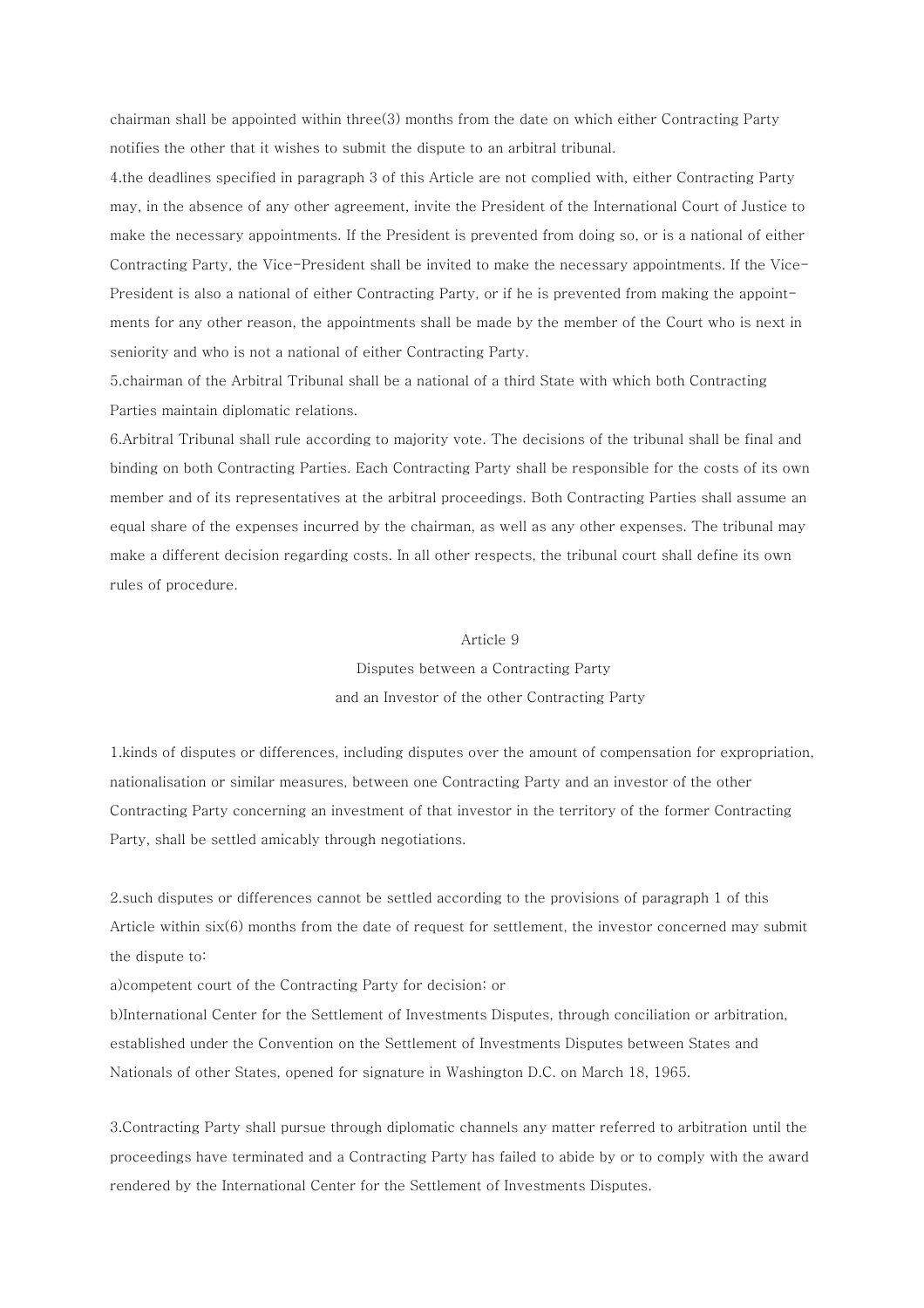4.award shall be enforceable on the parties and shall not be subject to any appeal or remedy other than that provided for in the said Convention. The award shall be enforceable in accordance with the domestic law of the Contracting Party in whose territory the investment in question is situated.

### Article 10

#### Application of other Rules

1. the provisions of law of either Contracting Party or obligations under international law existing at present or established hereafter between the Contracting Parties in addition to this Agreement contain a regulation, whether general or specific, entitling investments made by investors of the other Contracting Party to a treatment more favourable than is provided for by this Agreement, such provisions shall, to the extent that it is more favourable, prevail over this Agreement.

2.Contracting Party shall observe, in addition to this Agreement, any other obligation it has assumed with regard to investments in its territory made by investors of the other Contracting Party.

#### Article 11

## Application of the Agreement

This Agreement shall apply to all investments made by investors from one of the Contracting Parties in the territory of the other Contracting Party in accordance with the respective legal provisions, prior to as well as after its entry into force, but shall not apply to any dispute concerning investments which was settled before its entry into force.

## Article 12

## Consultations

Representatives of the Contracting Parties shall, whenever necessary, hold consultations on any matter affecting the implementation of this Agreement. These consultations shall be held on the proposal of one of the Contracting Parties at a place and at a time to be agreed upon through diplomatic channels.

# Article 13

### Entry into force and Duration

1.Agreement shall enter into force thirty(30) days after the Contracting Parties notify each other in writing that their respective internal constitutional procedures have been fulfilled. 2.Agreement shall remain in force for a period of ten(10) years, and continue in force thereafter unless either Contracting Party notifies in writing the other Contracting Party twelve(12) months before its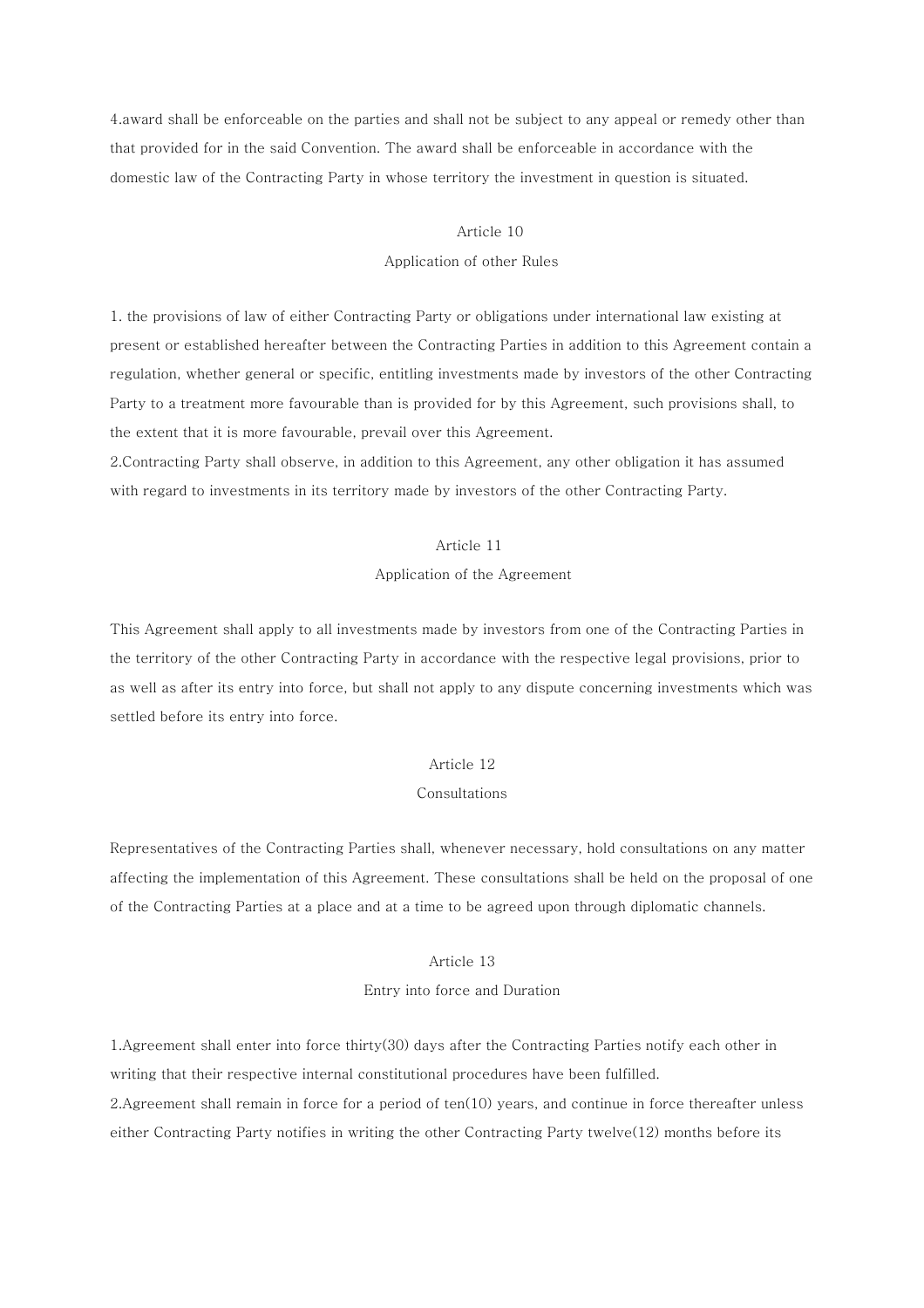expiration. After the expiry of the period of ten (10) years, this Agreement may be terminated at any time by either Contracting Party giving twelve(12) months' written notice to the other Contracting Party. 3. respect of investment made prior to the date of termination of this Agreement, the provisions of Articles 1 to 12 shall remain in force for a further period of ten(10) years from the date of termination of this Agreement.

IN WITNESS WHEREOF, the undersigned, duly authorised thereto by their respective Governments, have signed this Agreement.

Done in duplicate at Seoul this 3rd day of May 1995, in the Korean, Portuguese and English languages, all texts being equally authentic. In case of any divergence of interpretation, the English text shall prevail.

# FOR THE GOVERNMENT OF THE REPUBLIC OF KOREA Gong Ro-myung

# FOR THE GOVERNMENT OF THE PORTUGUESE REPUBLIC Manuel Gervasio Leite